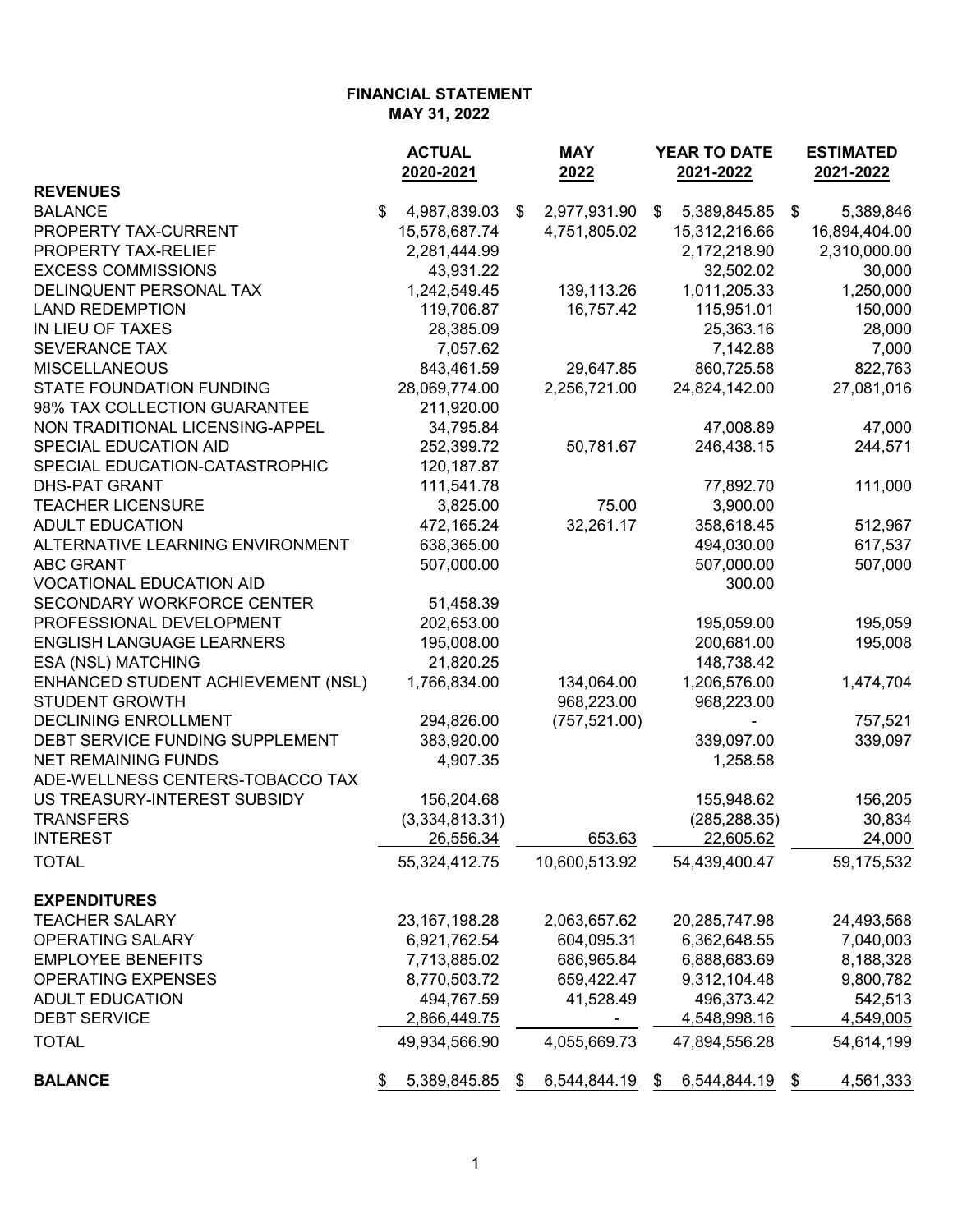**FINANCIAL STATEMENT MAY 31, 2022**

|                                                                       | <b>ACTUAL</b><br>2020-2021 | <b>MAY</b><br>2022 | <b>YEAR TO DATE</b><br>2021-2022 | <b>ESTIMATED</b><br>2021-2022 |  |
|-----------------------------------------------------------------------|----------------------------|--------------------|----------------------------------|-------------------------------|--|
|                                                                       | <b>BUILDING FUND</b>       |                    |                                  |                               |  |
| <b>REVENUES</b>                                                       |                            |                    |                                  |                               |  |
| <b>BALANCE</b>                                                        | \$<br>5,567,998.24         | \$11,972,080.41    | 6,391,936.99<br>\$               | 6,391,937<br>\$               |  |
| <b>GOOD FAITH DEPOSIT</b>                                             | 4,907.35                   |                    | 205,100.00                       |                               |  |
| PROCEEDS FROM SALE OF BONDS<br><b>ACADEMIC FACILITIES PARTNERSHIP</b> |                            |                    | 9,798,065.50<br>345,615.37       | 10,000,000                    |  |
| <b>DEBT SAVINGS TRANSFER</b>                                          | (10,048.82)                | 345,615.37         |                                  |                               |  |
| NET REMAINING REFUNDING BONDS                                         | (4,907.35)                 |                    |                                  |                               |  |
| <b>INTEREST</b>                                                       | 9,889.06                   | 2,256.33           | 15,077.89                        | 40,000                        |  |
| DONATIONS-TURF/SCOREBOARD                                             | 53,050.00                  | 12,500.00          | 32,000.00                        |                               |  |
| REFUND PRIOR YEAR EXPENDITURES                                        |                            |                    | 10,124.18                        |                               |  |
| TRANSFER-OPERATING                                                    | 3,183,495.24               |                    |                                  |                               |  |
| <b>TRANSFERS-TURF</b>                                                 | 12,500.00                  |                    |                                  |                               |  |
| <b>TOTAL</b>                                                          | 8,816,883.72               | 12,332,452.11      | 16,797,919.93                    | 16,431,937                    |  |
| <b>EXPENDITURES</b>                                                   |                            |                    |                                  |                               |  |
| <b>LAND</b>                                                           |                            |                    |                                  |                               |  |
| PURCHASED SERVICES                                                    | 501,424.73                 | 47,477.07          | 744,933.04                       | 30,000                        |  |
| <b>EQUIPMENT &amp; FURNITURE</b>                                      | 108,460.69                 | 5.01               | 60,577.31                        | 690,000                       |  |
| <b>BUILDINGS-REMODELING</b>                                           | 705,272.51                 |                    | 95,504.52                        |                               |  |
| <b>BUILDINGS-NEW &amp; ADDITIONS</b>                                  | 379,132.86                 | 467,861.39         | 3,138,883.33                     | 10,000,000                    |  |
| <b>RENTAL-EQUIPMENT &amp; VEHICLES</b>                                |                            |                    | 11,275.83                        |                               |  |
| <b>FEES</b>                                                           | 49,419.00                  | 612.38             | 55,088.56                        | 25,000                        |  |
| <b>SUPPLIES</b>                                                       | 97,741.45                  | 9,424.42           | 52,282.75                        |                               |  |
| <b>IMPROVEMENTS</b>                                                   | 583,495.49                 | 253,406.97         | 1,085,709.72                     | 3,297,697                     |  |
| <b>TOTAL</b>                                                          | 2,424,946.73               | 778,787.24         | 5,244,255.06                     | 14,042,697                    |  |
| <b>BALANCE</b>                                                        | 6,391,936.99               | 11,553,664.87      | 11,553,664.87                    | 2,389,240.00                  |  |
|                                                                       |                            |                    |                                  |                               |  |
| <b>BALANCE</b>                                                        | 3,343,691.39               | 4,072,948.00       | 3,719,658.00                     | 3,719,658.00                  |  |
| <b>INTEREST</b>                                                       | 74,591.60                  |                    | 68,001.65                        | 51,914.00                     |  |
| <b>TRANSFERS</b>                                                      | 301,375.01                 |                    | 285,288.35                       | 301,375.00                    |  |
| SINKING FUND PAYMENTS                                                 |                            |                    |                                  |                               |  |

**TOTAL BUILDING FUND** \$ 10,111,594.99 \$ 15,626,612.87 \$ 15,626,612.87 \$ 6,462,187

**BALANCE** 3,719,658.00 4,072,948.00 4,072,948.00 4,072,947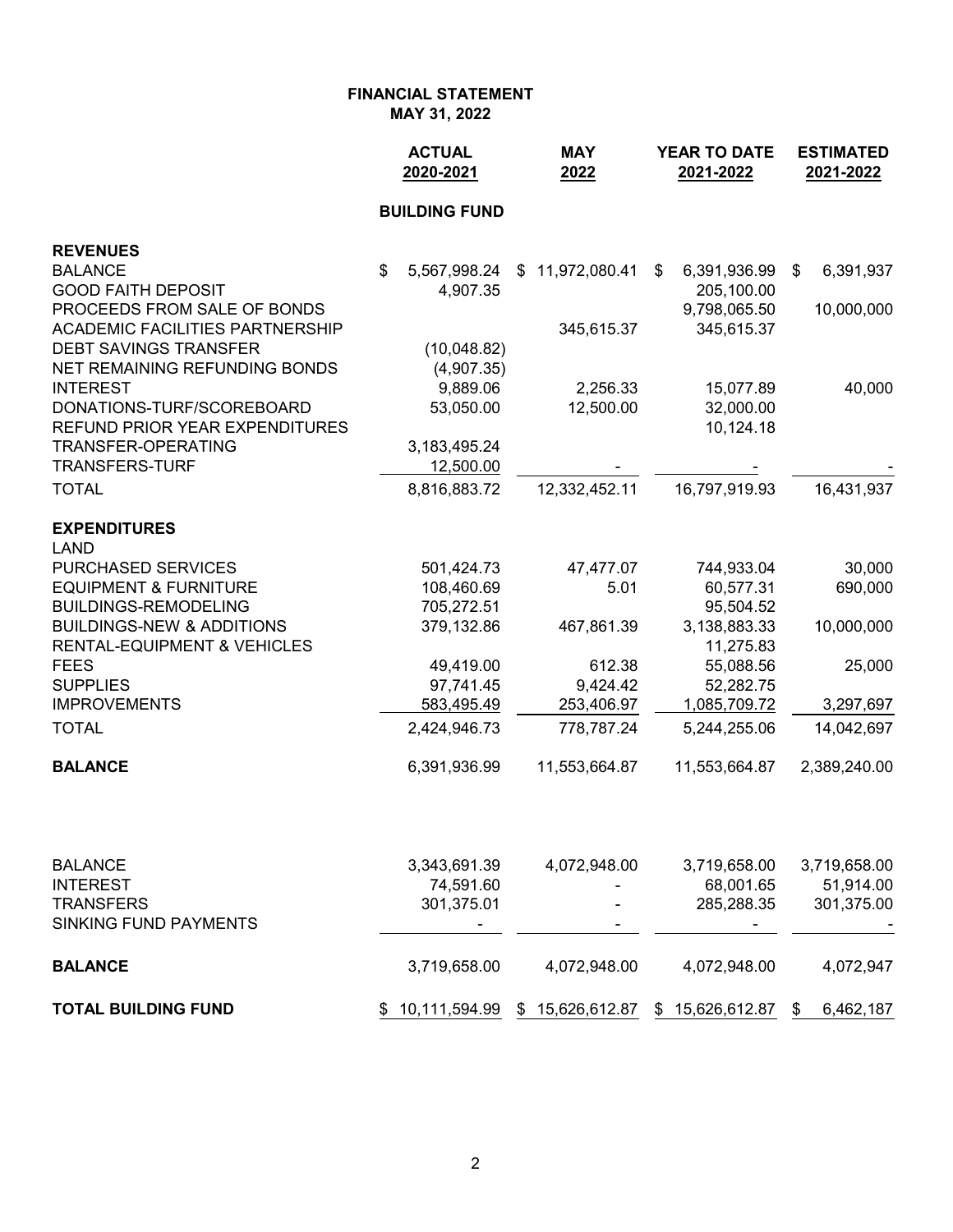|                                                                                                                                                                                                                       |    | <b>ACTUAL</b><br>2020-2021 |    | <b>MAY</b><br>2022      | YEAR TO DATE<br>2021-2022 |                         |    | <b>ESTIMATED</b><br>2021-2022 |  |  |  |  |  |
|-----------------------------------------------------------------------------------------------------------------------------------------------------------------------------------------------------------------------|----|----------------------------|----|-------------------------|---------------------------|-------------------------|----|-------------------------------|--|--|--|--|--|
| <b>BUILDING FUND-ADULT EDUCATION</b>                                                                                                                                                                                  |    |                            |    |                         |                           |                         |    |                               |  |  |  |  |  |
| <b>REVENUES</b><br><b>BALANCE</b><br><b>GENERAL IMPROVEMENT PAYMENT</b><br><b>REFUND PRIOR YEAR EXPENDITURE</b><br><b>TOTAL</b>                                                                                       | \$ | 4,989.10 \$<br>4,989.10    |    | 4,989.10 \$<br>4,989.10 |                           | 4,989.10 \$<br>4,989.10 |    | 4,989<br>4,989                |  |  |  |  |  |
| <b>EXPENDITURES</b><br><b>ARCHITECT &amp; ENGINEERS</b><br><b>PURCHASED SERVICES</b><br><b>LAND &amp; IMPROVEMENTS</b><br><b>BUILDINGS-NEW &amp; ADDITIONS</b><br><b>SUPPLIES</b><br><b>EQUIPMENT</b><br><b>TOTAL</b> |    |                            |    |                         |                           |                         |    |                               |  |  |  |  |  |
| <b>BALANCE</b>                                                                                                                                                                                                        | \$ | 4,989.10                   | \$ | 4,989.10                | \$                        | 4,989.10                | \$ | 4,989                         |  |  |  |  |  |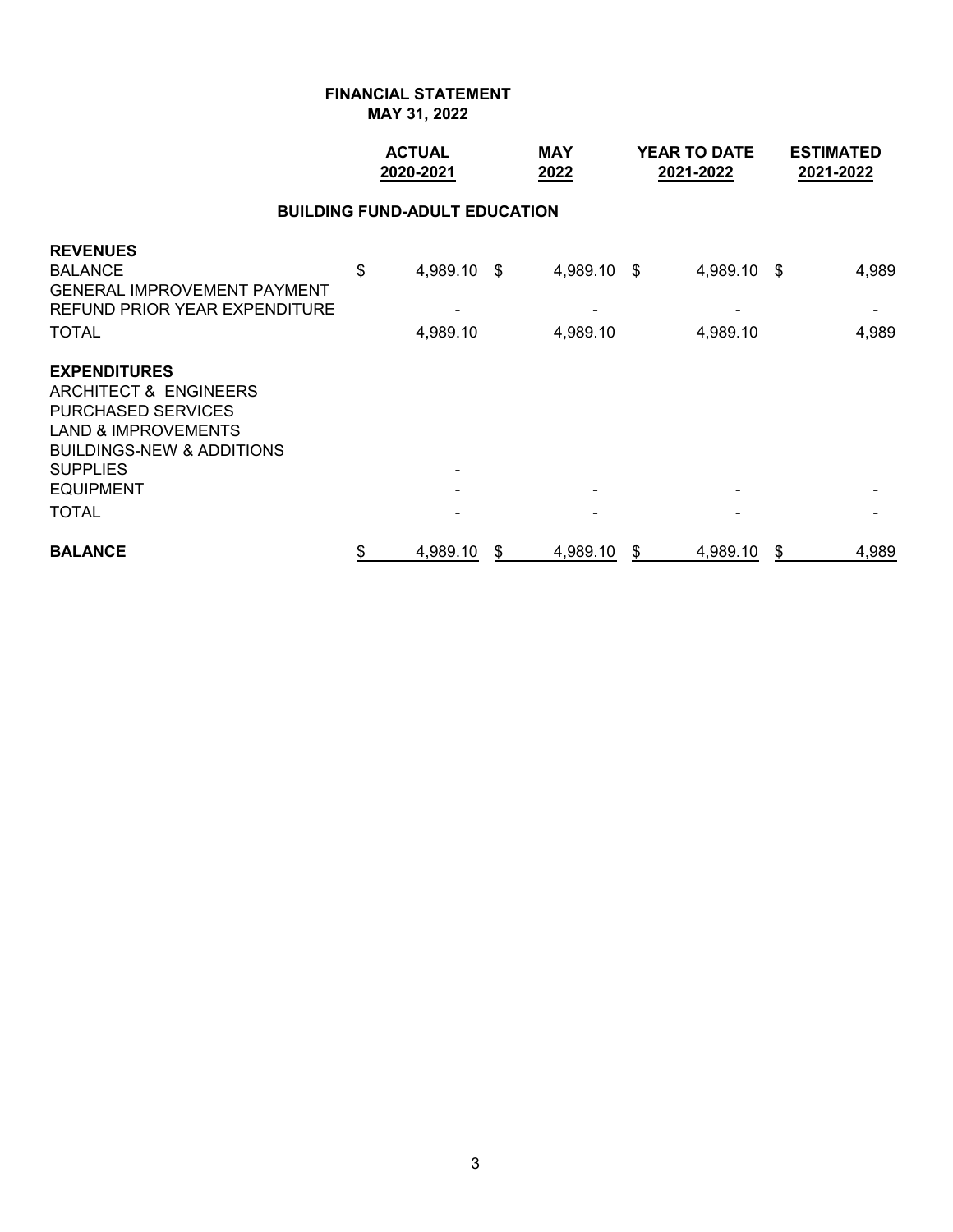|                                           | <b>ACTUAL</b><br>2020-2021 | <b>MAY</b><br>2022        | YEAR TO DATE<br>2021-2022 |      | <b>ESTIMATED</b><br>2021-2022 |
|-------------------------------------------|----------------------------|---------------------------|---------------------------|------|-------------------------------|
|                                           | <b>FEDERAL PROGRAMS</b>    |                           |                           |      |                               |
| <b>REVENUES</b>                           |                            |                           |                           |      |                               |
| <b>BALANCE</b>                            | \$<br>79,897.93            | \$<br>$(516, 455.44)$ \$  | 82,253.05                 | - \$ | 82,253                        |
| TITLE I,                                  | 2,073,824.08               | 138,449.08                | 1,653,221.44              |      | 2,078,813                     |
| ARKANSAS MEDICAID PROGRAM                 | 160,684.94                 | 10,844.56                 | 148,225.10                |      | 127,175                       |
| TITLE VI-B,                               | 1,395,999.83               |                           | 1,089,059.00              |      | 1,270,569                     |
| <b>IDEA EARLY CHILDHOOD</b>               | 54,518.48                  | 8,908.33                  | 49,145.69                 |      | 59,303                        |
| <b>ARMAC</b>                              | 337,486.96                 | 76,112.84                 | 317,326.35                |      | 275,000                       |
| <b>VOCATIONAL REHABILITATION SERVICES</b> | 4,800.00                   |                           | 6,400.00                  |      |                               |
| TITLE I, MIGRANT                          | 144,452.67                 | 13,452.89                 | 81,284.05                 |      | 104,145                       |
| <b>TITLE IIA</b>                          | 240,675.90                 |                           | 275,309.78                |      | 274,564                       |
| <b>TITLE III</b>                          | 36,998.64                  | 2,683.38                  | 72,069.17                 |      | 82,326                        |
| <b>TITLE IV</b>                           | 128,956.61                 |                           | 144, 117. 24              |      | 144,149                       |
| ARP SPECIAL ED                            |                            | 17,553.28                 | 99,991.91                 |      | 314,805                       |
| DHS CHILD CARE                            | 36,000.00                  |                           | 12,000.00                 |      |                               |
| ADE COVID EMERGENCY LEAVE                 | 330,512.83                 |                           |                           |      |                               |
| <b>CARES ACT ESSER I</b>                  | 1,388,411.58               |                           | 0.01                      |      |                               |
| <b>ESSER II</b>                           | 4,212,115.06               | 5,110.75                  | 1,655,903.19              |      | 2,169,499                     |
| ARP (ESSER III)                           |                            | 414,020.96                | 1,610,547.40              |      | 14,347,975                    |
| ARP II HOMELESS                           |                            |                           | 2,115.79                  |      |                               |
| CARES ACT-SCHOOL MEALS                    | 183,495.24                 |                           |                           |      |                               |
| ROTC REIMBURSEMENT                        | 35,974.72                  | 4,361.15                  | 29,638.59                 |      | 40,351                        |
| <b>ADULT ED</b>                           | 185,220.87                 | 28,023.48                 | 144,107.92                |      | 200,956                       |
| <b>TOTAL</b>                              | 11,030,026.34              | 203,065.26                | 7,472,715.68              |      | 21,571,882                    |
| <b>EXPENDITURES</b>                       |                            |                           |                           |      |                               |
| <b>TITLE I</b>                            | 2,443,456.59               | 90,520.11                 | 2,122,872.99              |      | 2,497,526                     |
| ARKANSAS MEDICAID PROGRAM                 | 217,907.93                 | 247,991.11                | 334,292.96                |      | 127,175                       |
| <b>TITLE VI-B</b>                         | 1,395,999.83               | (111, 541.77)             | 1,110,083.47              |      | 1,270,569                     |
| <b>IDEA EARLY CHILDHOOD</b>               | 47,434.40                  | 6,815.12                  | 54,160.81                 |      | 59,303                        |
| <b>ARMAC</b>                              | 288,587.00                 | 27,474.11                 | 341,022.52                |      | 346,575                       |
| VOCATIONAL REHABILITATION SERVICES        | 4,799.99                   |                           | 6,400.00                  |      |                               |
| TITLE I, MIGRANT                          | 144,452.67                 | 8,954.98                  | 90,239.03                 |      | 104,145                       |
| ARP SPECIAL ED                            |                            | 17,434.17                 | 49,094.65                 |      | 314,805                       |
| ADE COVID EMERGENCY LEAVE                 | 330,512.83                 |                           |                           |      |                               |
| CARES ACT (ESSER I)                       | 1,395,495.67               |                           | 0.01                      |      |                               |
| CARES ACT-SCHOOL MEALS                    | 183,495.24                 |                           |                           |      |                               |
| CARES ACT (ESSER II)                      | 4,209,780.75               | (99, 358.02)              | 1,551,299.19              |      | 2,169,499                     |
| ARP (ESSER III)                           |                            | 2,178,774.13              | 3,649,092.75              |      | 14,347,975                    |
| ARP II HOMELESS                           |                            | 379.93                    | 5,161.93                  |      |                               |
| ARDH ELC GRANT                            |                            | 30,579.08                 | 51,222.35                 |      |                               |
| <b>ROTC</b>                               | 35,974.72                  | 4,010.80                  | 39,392.71                 |      | 40,351                        |
| <b>ADULT EDUCATION</b>                    | 187,555.17                 | 34,255.46                 | 227,476.36                |      | 200,956                       |
| DHS CHILD CARE                            | 25,321.86                  |                           | 3,114.19                  |      | 10,678                        |
| <b>TITLE III</b>                          | 36,998.64                  | 1,146.81                  | 72,160.52                 |      | 82,326                        |
| <b>TOTAL</b>                              | 10,947,773.29              | 2,437,436.02              | 9,707,086.44              |      | 21,571,882                    |
| <b>BALANCE</b>                            | \$<br>82,253.05            | \$<br>$(2,234,370.76)$ \$ | $(2,234,370.76)$ \$       |      |                               |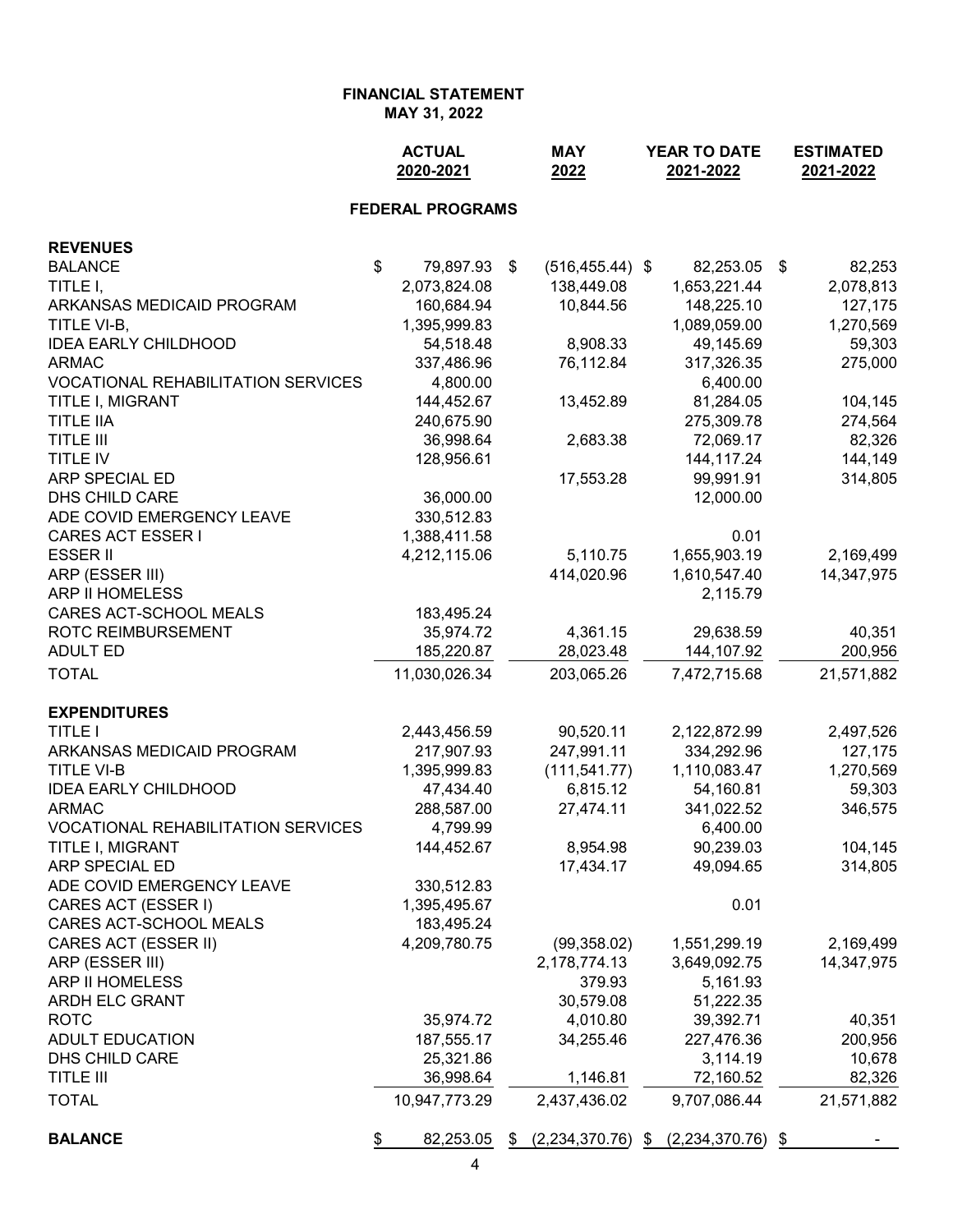|                                                                                                                                                     |              | <b>ACTUAL</b><br>2020-2021                                            | <b>MAY</b><br>2022                                                 |    | <b>YEAR TO DATE</b><br>2021-2022                                       | <b>ESTIMATED</b><br>2021-2022 |                                                           |
|-----------------------------------------------------------------------------------------------------------------------------------------------------|--------------|-----------------------------------------------------------------------|--------------------------------------------------------------------|----|------------------------------------------------------------------------|-------------------------------|-----------------------------------------------------------|
|                                                                                                                                                     |              | <b>SCHOOL LUNCH PROGRAM</b>                                           |                                                                    |    |                                                                        |                               |                                                           |
| <b>REVENUES</b><br><b>BALANCE</b><br><b>LUNCH &amp; BREAKFAST SALES</b><br><b>REIMBURSEMENT</b><br><b>LUNCH CHARGES</b><br>CNU EMERGENCY OPERATIONS | $\mathbb{S}$ | 646,895.40 \$<br>28,683.39<br>2,407,877.67                            | 1,275,001.33 \$<br>3,476.67<br>417,371.20                          |    | 733,628.55 \$<br>31,545.76<br>3,001,128.29                             |                               | 733,629<br>397,000<br>2,400,000<br>160,242                |
| <b>OTHER INCOME</b><br><b>TOTAL</b>                                                                                                                 |              | 444,319.82<br>3,527,776.28                                            | 2,545.05<br>1,698,394.25                                           |    | 369,635.80<br>4,135,938.40                                             |                               | 346,030<br>4,036,900                                      |
| <b>EXPENDITURES</b><br><b>SALARIES</b><br><b>BENEFITS</b><br><b>FOOD PURCHASES</b><br><b>OTHER EXPENSES</b><br><b>TOTAL</b>                         |              | 1,329,988.13<br>375,209.31<br>998,412.26<br>90,538.03<br>2,794,147.73 | 117,065.53<br>32,419.74<br>136, 102. 72<br>11,264.81<br>296,852.80 |    | 1,213,837.32<br>354,028.92<br>916,055.79<br>250,474.92<br>2,734,396.95 |                               | 1,355,246<br>388,273<br>1,188,002<br>287,242<br>3,218,762 |
| <b>BALANCE</b>                                                                                                                                      | \$           | 733,628.55                                                            | \$<br>1,401,541.45                                                 | \$ | 1,401,541.45                                                           |                               | 818,138                                                   |
| <b>TOTAL BALANCES</b>                                                                                                                               |              | <u>16,322,311.54 \$21,343,616.85</u>                                  |                                                                    |    | \$21,343,616.85                                                        |                               |                                                           |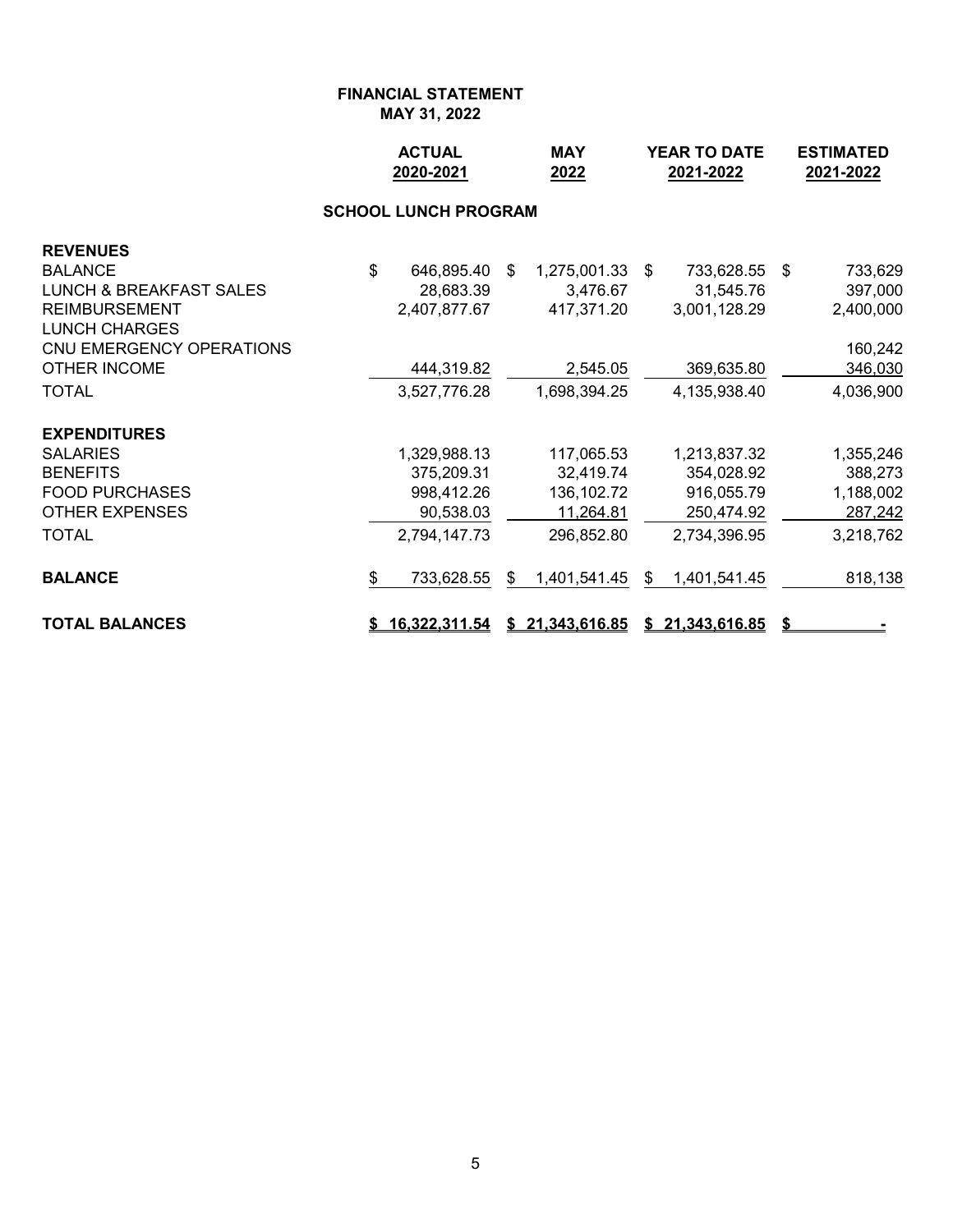|                                 | <b>ACTUAL</b><br>2020-2021      | <b>MAY</b><br>2022 |     | <b>YEAR TO DATE</b><br>2021-2022 | <b>ESTIMATED</b><br>2015-2016 |                         |  |
|---------------------------------|---------------------------------|--------------------|-----|----------------------------------|-------------------------------|-------------------------|--|
|                                 | <b>SCHOOL ACTIVITY ACCOUNTS</b> |                    |     |                                  |                               |                         |  |
| <b>REVENUES</b>                 |                                 |                    |     |                                  |                               |                         |  |
| <b>BALANCE</b>                  | \$<br>571,961.98                | \$<br>777,433.04   | -\$ | 602,689.29                       | \$                            | 519,770                 |  |
| <b>ADMISSIONS</b>               | 140,983.41                      | 8,986.70           |     | 221,610.94                       |                               |                         |  |
| <b>SCHOOL SPONSORED SALES</b>   | 48,657.10                       | 12,768.74          |     | 136,957.07                       |                               |                         |  |
| STUDENT SPONSORED SALES         | 152,236.74                      | 33,140.38          |     | 258,872.10                       |                               |                         |  |
| OTHER STUDENT ACTIVITIES        | 113,500.61                      | 8,649.84           |     | 138,901.10                       |                               |                         |  |
| OTHER COMMUNITY SERVICES        | 2,140.80                        |                    |     |                                  |                               |                         |  |
| PRIVATE CONTRIBUTIONS           | 100,995.30                      | 16,830.38          |     | 171,551.91                       |                               |                         |  |
| <b>MISCELLANEOUS</b>            | 2,569.18                        | 219.00             |     | 3,563.35                         |                               | $\overline{\mathsf{C}}$ |  |
| <b>TOTAL</b>                    | 1,133,045.12                    | 858,028.08         |     | 1,534,145.76                     |                               | 519,770                 |  |
| <b>EXPENDITURES</b>             |                                 |                    |     |                                  |                               |                         |  |
| <b>SALARIES</b>                 | 14,564.18                       | 4,010.00           |     | 25,230.14                        |                               |                         |  |
| <b>BENEFITS</b>                 | 3,146.75                        | 871.87             |     | 5,573.35                         |                               |                         |  |
| <b>PURCHASES SERVICES</b>       | 104,115.25                      | 12,215.19          |     | 123,626.58                       |                               |                         |  |
| <b>SUPPLIES &amp; MATERIALS</b> | 376,866.06                      | 63,338.35          |     | 487,722.26                       |                               |                         |  |
| <b>FIXED ASSETS</b>             | 3,396.01                        |                    |     | 33,820.22                        |                               |                         |  |
| <b>DUES &amp; FEES</b>          | 28,267.58                       | 24,159.24          |     | 104,739.78                       |                               | $\overline{\mathsf{C}}$ |  |
|                                 | 530,355.83                      | 104,594.65         |     | 780,712.33                       |                               |                         |  |
| <b>BALANCE</b>                  | \$<br>602,689.29                | 753,433.43         |     | 753,433.43                       |                               | 519,770                 |  |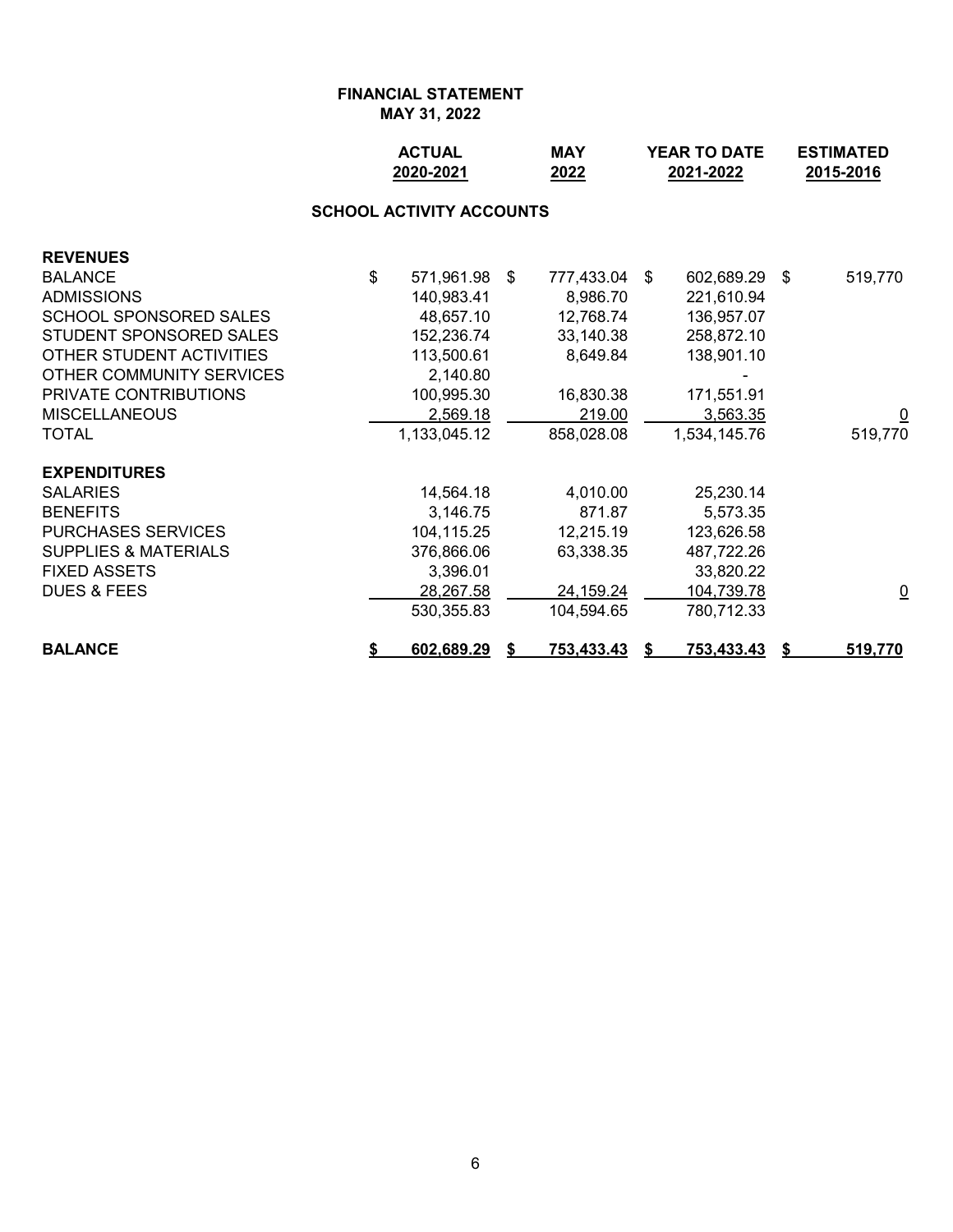#### **CITIZENS BANK ACCOUNT BALANCES MAY 31, 2022**

CHECKING ACCOUNT #0376886401 3 3 4,881,953.39

### **SCHEDULE OF INVESTMENTS APRIL 30, 2022**

| PURCHASED CERTIFICATE OF DEPOSIT 5/04/2022<br>IN THE AMOUNT OF \$3,719,926.40 AT A RATE OF .20%<br>MATURING 6/04/2022 | \$3,719,926.40  |
|-----------------------------------------------------------------------------------------------------------------------|-----------------|
| PURCHASED CERTIFICATE OF DEPOSIT 12/01/2021                                                                           |                 |
| IN THE AMOUNT OF \$10,000,000.00 AT A RATE OF .20%                                                                    |                 |
| MATURING 12/01/2022                                                                                                   | 10,008,276.71   |
| <b>TOTAL</b>                                                                                                          | \$13,728,203.11 |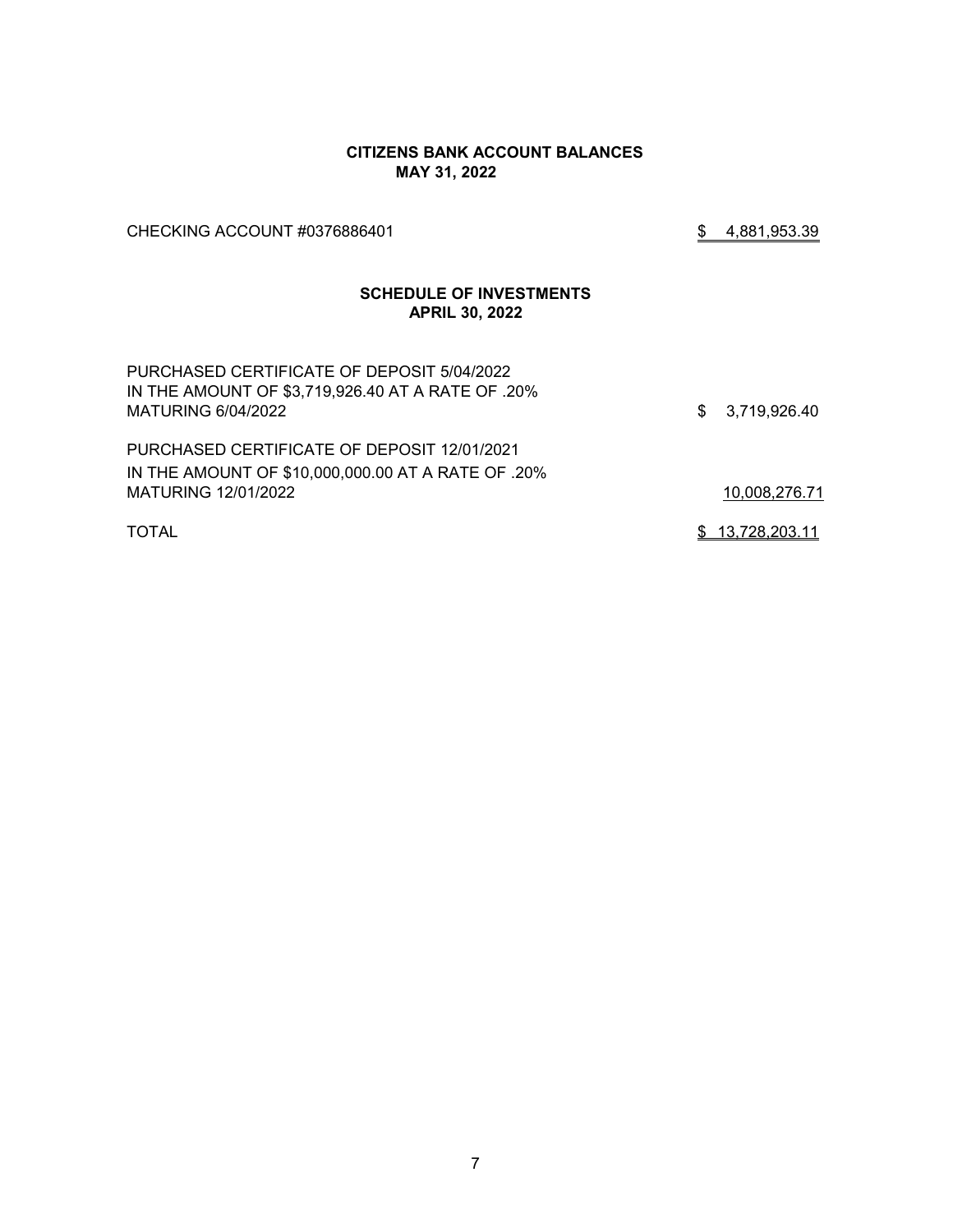### **MISCELLANEOUS INCOME ACCOUNT ANALYSIS MAY 2022**

| <b>OPERATING FUNDS</b>                               | <b>MAY</b>      | YEAR TO DATE     |
|------------------------------------------------------|-----------------|------------------|
| <b>G/T ADVANCED PLACEMENT</b>                        |                 | 10,350.00        |
| ARVEST GRANT - BASEBALL                              |                 |                  |
| NBC STATE BONUS PASS THRU                            |                 | 183,600.00       |
| ADE COMPUTER SCIENCE BONUS PASS THRU                 |                 | 6,120.00         |
| PRIVATE DONATIONS                                    |                 | 1,439.00         |
| POINTER PLACE REIMBURSEMENT                          | 15,000.00       | 27,000.00        |
| BASKETBALL REIMBURSE SCORING TABLE                   |                 |                  |
| EARLY CARE & EDUCATION GRANT                         |                 | 1,104.57         |
| AR SCHOOL RECOGNITION                                |                 | 93,450.00        |
| GENERAL IMPROVEMENT FUND GRANT-ADULT ED              |                 |                  |
| NEW CTE PROGRAM START UP GRANTS                      |                 |                  |
| <b>FACILITIES &amp; TRANSPORTATION REIMBURSEMENT</b> | 10,781.60       | 15,578.43        |
| THEATER LIVE STREAMING FEES                          |                 | 48.23            |
| <b>MASCOT ROYALTIES</b>                              | 4.20            | 845.93           |
| <b>HALL OF HONOR</b>                                 |                 |                  |
| <b>REIMBURSEMENT FEES</b>                            | 200.00          | 200.00           |
| PRIOR YEAR LUNCH CHARGES                             |                 |                  |
| <b>GAME &amp; FISH GRANT</b>                         |                 | 12,560.00        |
| REFUND PRIOR YEAR EXPENSES                           |                 | 25,092.29        |
| CAREER NEW PROGRAM START UP                          |                 |                  |
| EMPLOYEE JURY/SUBPOENA FEES                          | 230.00          | 1,255.00         |
| HANNA OIL-GAS & ROYALTY                              |                 | 30.23            |
| STEPHENS PRODUCTION-GAS ROYALTIES                    |                 | 121.28           |
| WAELDER OIL & GAS-GAS ROYALTIES                      |                 | 22.05            |
| <b>XTO ENERGY-GAS ROYALTY</b>                        |                 |                  |
| MERIT ENERGY-GAS ROYALTY                             | 352.05          | 4,433.03         |
| SALE OF FIXED ASSETS & SUPPLIES                      | 2,935.00        | 23,041.00        |
| <b>REBATE</b>                                        |                 | 782.84           |
| ATU-REIMBURSEMENT CONCURRENT CREDIT                  |                 | 435,458.00       |
| PAYROLL REIMBURSEMENT-TRANSFER                       |                 |                  |
| FEDERAL FLOOD CONTROL                                |                 | 93.12            |
| FEDERAL MINERAL LEASE                                |                 | 0.03             |
| PROPERTY DAMAGES REIMBURSEMENTS                      | 145.00          | 4,105.55         |
| <b>ETS HONORARIUM</b>                                |                 |                  |
| <b>USAC E-RATE</b>                                   |                 |                  |
| BLUEBIRD WNC445 SPECTRUM LEASE                       |                 | 13,995.00        |
| <b>PHOTOGRAPHY</b>                                   |                 |                  |
| <b>TOTAL</b>                                         | \$<br>29,647.85 | \$<br>860,725.58 |